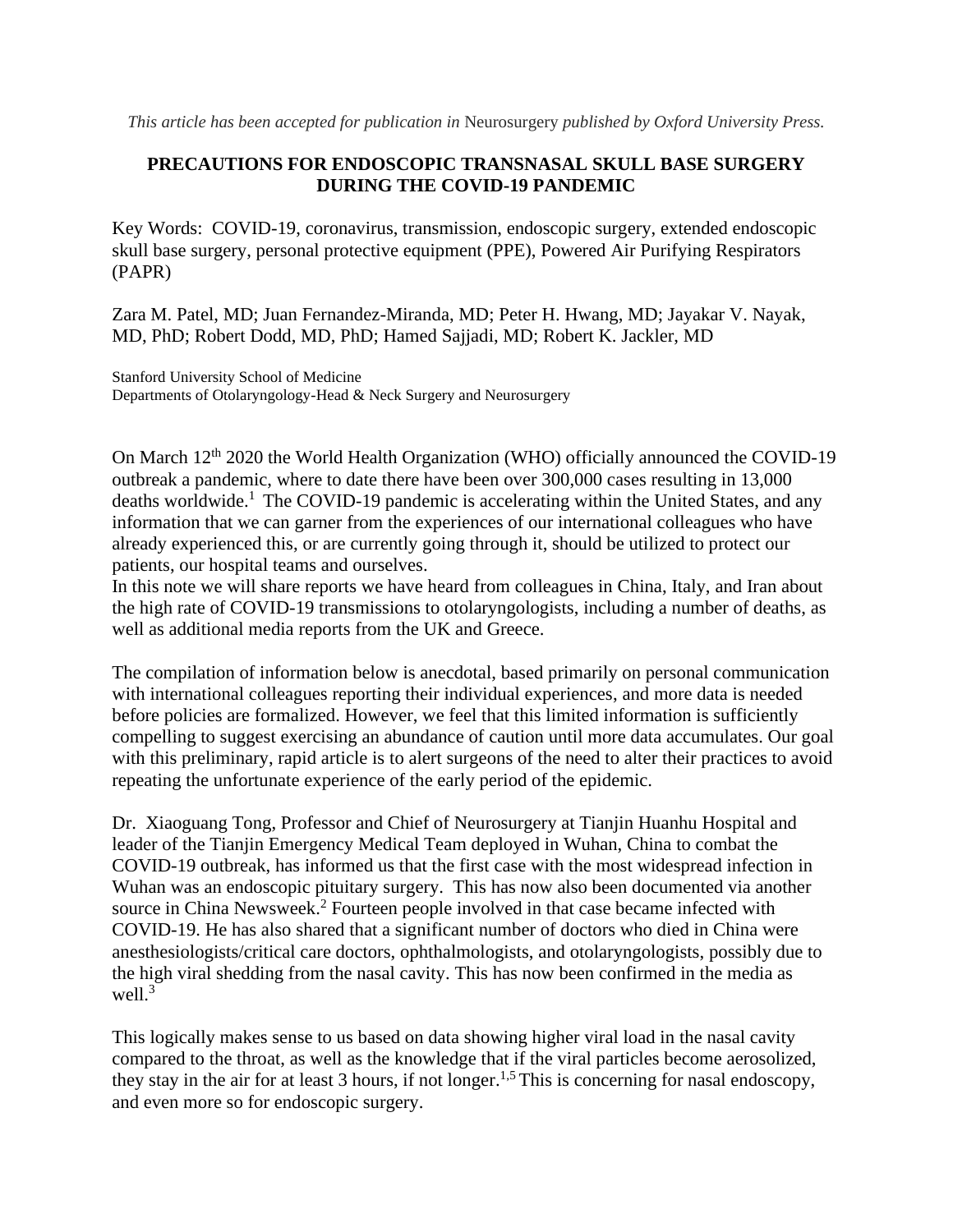Transnasal endoscopic skull base surgery involves use of powered debriders and drills, as well as spray from saline irrigation to clear the operative field or for clearing the endoscope – all of which aerosolize clouds of vapor including any potential infected mucosal elements. It is likely that infectious microdroplets spread throughout the operating room environment, and studies have shown that viable virus may remain in aerosol droplets for several hours.<sup>2</sup>

Dr. Tong has further counseled and warned that he believes endoscopic endonasal cases are among the highest risk cases for spread of infection when operating on a COVID-19 positive patient. Based on their experience in Wuhan, N95 masks were not enough to control this spread when treating COVID-19 positive patients. Not until PAPRs (Powered, Air Purifying Respirators) were used in the intensive care setting, did the viral dissemination become controlled. This recommendation also appears with reference to "third level protection" for nasopharyngoscopy in a recommendation guideline from China published in February.<sup>6</sup> He also explained that testing twice appeared necessary, separated by 24 hours in between tests, to truly confirm negativity to COVID-19, based on the potential for false negative results. Of note, as discussed below, it is unclear which exact test was being used at that time and how that test compares to what we are currently using.

From our colleagues in Iran, Dr. Ebrahim Razmpa, Professor of Otolaryngology at Tehran University Medical Sciences, Dr. Saee Atighechi, Associate Professor of Otolaryngology at Yazd University School of Medicine, and Dr. Mohammed Hossein Baradanfar, Professor and Chairman of Otolaryngology Yazd University School of Medicine, we have additionally heard that at least 20 otolaryngologists in Iran are currently hospitalized with COVID-19, with 20 more in isolation at home. They are testing only people who have been admitted to the hospital, so those twenty at home are not confirmed, but have classic symptoms. A previously healthy 60 year old facial plastic surgeon died from COVID-19 three days ago. A young, otherwise healthy otolaryngology chief resident had a short prodrome, rapidly decompensated and died from what was found to be acute myocarditis and cardiac arrest. It was recently confirmed from these colleagues that he did also test positive for COVID-19.

The British Association of Otorhinolaryngology has now also confirmed that two of its consultants are on ventilator-support and being treated for COVID-19.<sup>7</sup> In Athens, 21 staff members of the Athens General Hospital "Hippocrates" are quarantined, as a doctor at the Otolaryngology Clinic reportedly tested positive for COVID-19.<sup>8</sup>

Our colleague Dr. Puya Deghani-Mobaraki, in Italy, also reports otolaryngologists being adversely affected, but his information is about the possible loss of smell and taste associated with COVID-19. This is not only a subjective complaint from patients, but they have noticed it within their own ranks, in otherwise healthy asymptomatic doctors, at rates far above what could be considered normal. This observation has also been reported in the media regarding patients, as an under-reported aspect of this disease process.<sup>9,10</sup> In fact, this symptom has been seen now so commonly in France in association with COVID-19 that the government has issued an official statement instructing citizens with loss of smell to contact their physicians, who may advise selfquarantine or to come in and be tested, depending on individual evaluation.<sup>11</sup>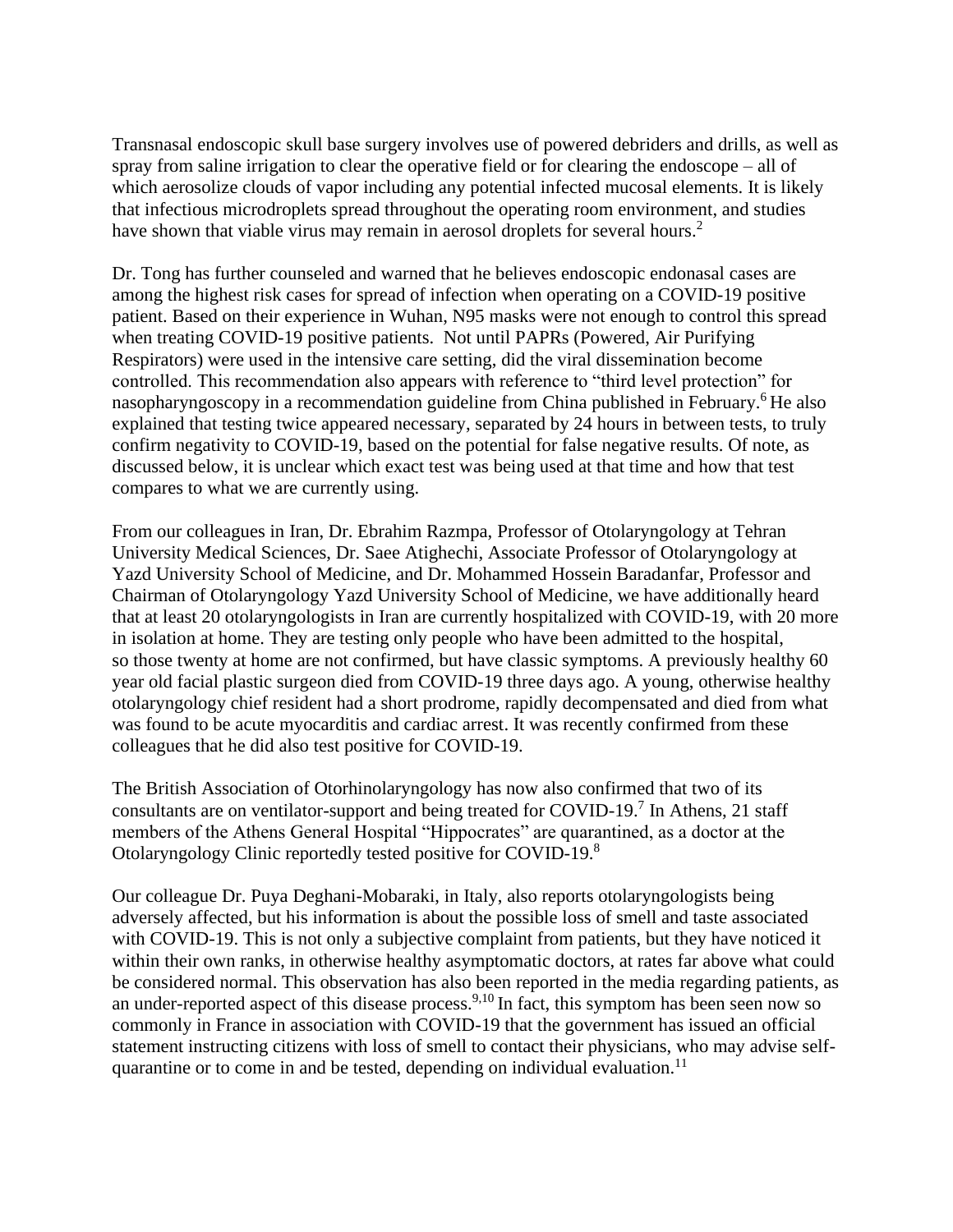Based on this information, and until we know more, we are performing only urgent/emergent surgery at Stanford University at this time. Due to this apparent high risk with endoscopic transnasal surgery, in spite of current limitations in testing capacity, our institution has allowed testing for COVID-19 in pre-operative patients needing this type of procedure urgently or emergently. This is true even for asymptomatic patients (ie. no cough and/or fever). If the test is negative, we proceed using high level of protective gear (N-95 masks and face shields, gowns, shoe covers, etc.), until the testing rate of false negatives is better determined. If positive, we prefer to defer surgery until the virus is clear, verified by repeat testing, if at all possible. When endonasal surgery cannot be postponed in a COVID-19 positive patient, based on guidelines now being used in China, we have recommended to our institutional officials that we utilize full PAPR (an enclosed powered system with HEPA filter), acknowledging that they have challenging decisions surrounding allocation of limited resources and these may necessitate changes from our recommendations.<sup>12</sup> Alternatively, an open approach should be consider when indicated. Because endonasal surgery creates clouds of droplets and aerosols which may permeate the operating environment, anyone in the operating theater requires the same protection when operating on known COVID-19 positives.

The question of whether two separate negative tests are needed before surgery, or if one is enough, is under active discussion. The test that we are using, developed at Stanford by Benjamin Pinsky MD, is an in-house assay that uses a real time RT-PCR to detect SARS-CoV-2. This test first screens for the presence of viral envelope gene, and if positive then evaluates for the presence of the RNA-dependent RNA polymerase gene for confirmation. Positive results from this test have been demonstrated high sensitivity and specificity, leading to early approval by the FDA. The Chinese CDC test uses different gene targets and primers and thus may, or may not, have a different accuracy profile.

Conservation of precious testing and PPE resources is another reason to limit these operations to the bare minimum at this time.

In the office setting, we have similarly restricted visits to only urgent/emergent patients and have ceased the use of spray anesthetic/decongestants, opting instead for nasal pledgets as needed, but preferably avoiding endoscopy whenever possible. We are using N95 masks, face shields and gowns for all outpatient nasal endoscopies.

## To Summarize:

Our recommendations, modeled after guidelines developed in  $China<sup>12</sup>$ , for endoscopic transnasal skull base surgery at Stanford are:

Elective cases: are cancelled for at least 1 month and will not resume until the epidemic has abated

Urgent cases: COVID-19 testing is done 48 hours before the planned surgery If COVID-19 positive – surgery is deferred until the patient is COVID-19 negative If COVID-19 negative – surgery proceeds with N95 masks, face shields, etc (until false negative rates are better determined)

Unavoidable surgery in COVID-19 positive: PAPR for all OR staff is recommended, but as noted above, challenging decisions surrounding allocation of limited resources may need to be made during this pandemic, and these may necessitate changes from our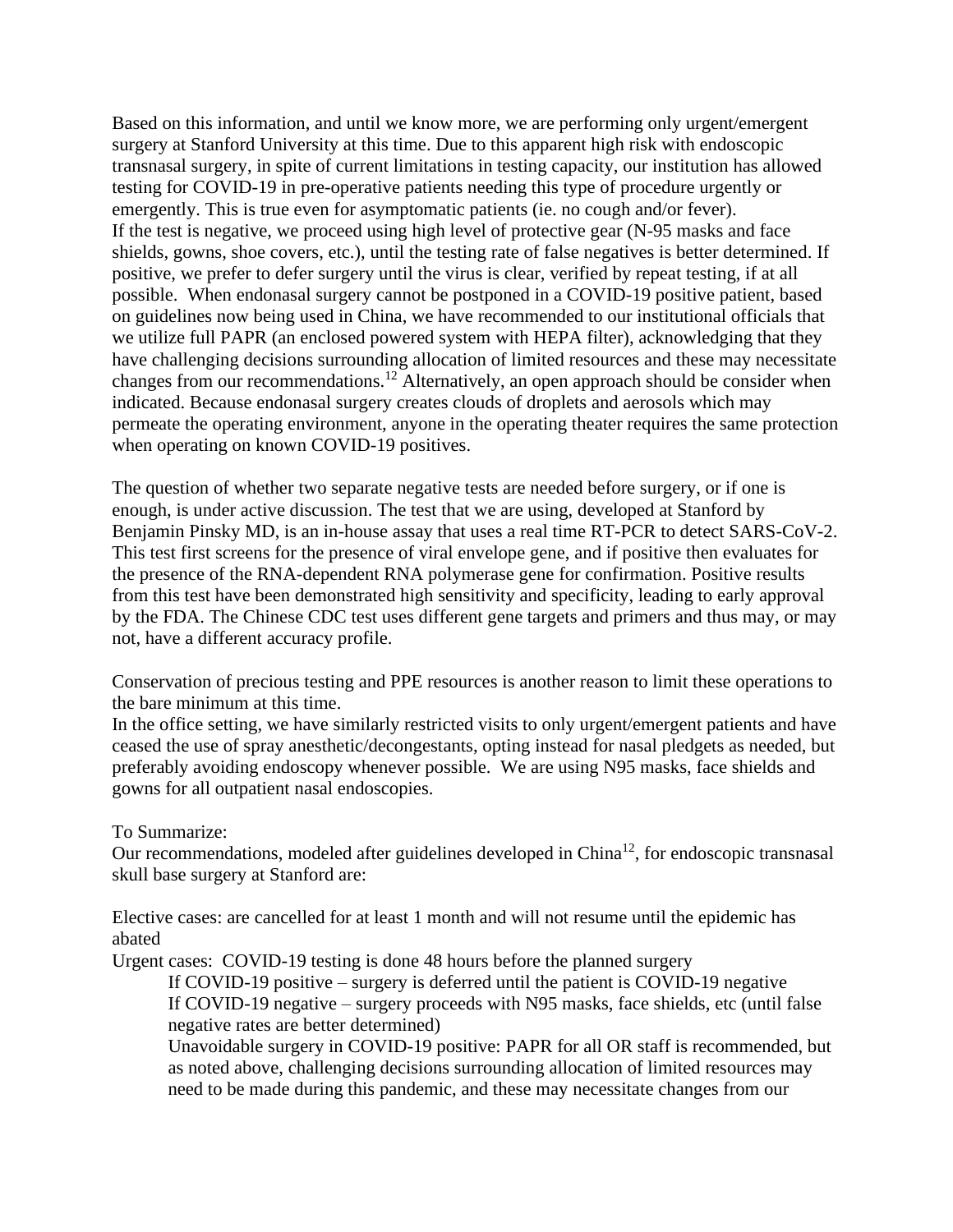recommendations. Consideration for transcranial surgery instead of endonasal whenever possible.

We also recommend use of the smallest possible OR team and that no trainees or observers be allowed in the room both for reasons of safety and to preserve PPE. As these cases can be digitally captured, training can be done later from the video record or observed from outside of the OR.

\* We consider that these recommendations also have relevance for endoscopic sinus surgery for sinonasal disease. **Recommendations/guidelines may change based on scarcity or availability of resources as the pandemic continues.**

Please keep in mind that from the time of this submission, the situation may have evolved, and our policies may have changed. We hope that more hard data becomes available soon upon which to base these important decisions. We thank our international colleagues who have given us this important information and we extend wishes of safety and health to all our otolaryngology and neurosurgery colleagues at this challenging time.

<sup>1</sup> Center for Systems Science and Engineering (CSSE) at Johns Hopkins University. John's Hopkins Coronavirus Center. https://coronavirus.jhu.edu/map.html Accessed March 21, 2020

<sup>2</sup> China Newsweek. View.inews.qq.com/a/20200125A07TT200?uid=&devid=BDFE70CD-5BF1-4702-91B7- 329F20A6E839&qimei=bdfe70cd-5bf1-4702-91b7-329f20a6e839

<sup>3</sup> https://www.bloomberg.com/news/articles/2020-03-17/europe-s-doctors-getting-sick-like-in-wuhan-chinesedoctors-say?fbclid=IwAR2ds9OWRxQuMHAuy5Gb7ltqUGMZNSojVNtFmq3zzcSLb\_bO9aGYr7URxaI

<sup>4</sup> van Doremalen N, Bushmaker T, Morris DH, et al. Aerosol and Surface Stability of SARS-CoV-2 as Compared with SARS-CoV-1. N Engl J Med. 2020 Mar 17. doi: 10.1056/NEJMc2004973. [Epub ahead of print]

<sup>5</sup> Zou L, Ruan F, Huang M, et al. SARS-CoV-2 Viral Load in Upper Respiratory Specimens of Infected Patients. N Engl J Med. 2020 Mar 19;382(12):1177-1179. doi: 10.1056/NEJMc2001737. Epub 2020 Feb 19.

 $6$  Xu K<sup>1</sup>, Lai XQ<sup>2</sup>, Liu Z<sup>1</sup>. Zhonghua Er Bi Yan Hou Tou Jing Wai Ke Za Zhi. 2020 Feb 2;55(0):E001. doi: 10.3760/cma.j.issn.1673-0860.2020.0001. [Epub ahead of print] [Suggestions for prevention of 2019 novel coronavirus infection in otolaryngology head and neck surgery medical staff]. [Article in Chinese (translated via Google translator); Abstract available in Chinese from the publisher]

<sup>7</sup>https://news.sky.com/story/coronavirus-experts-say-new-symptoms-could-be-loss-taste-or-smell-11961439

<sup>8</sup> https://www.euractiv.com/section/politics/news/cracks-appear-in-nordic-response-to-covid-19-crisis/

<sup>9</sup> 9https://en.radiofarda.com/a/loss-of-sense-of-smell-among-iranians-coinciding-with-coronavirusepidemic/30478044.html

10 https://www.forbes.com/sites/judystone/2020/03/20/theres-an-unexpected-loss-of-smell-and-taste-in-coronaviruspatients/#48e2a8c85101

<sup>11</sup> https://www.sortiraparis.com/news/coronavirus/articles/210162-coronavirus-update-on-the-situation-in-paris-andile-de-france-controls-reinforc/lang/en